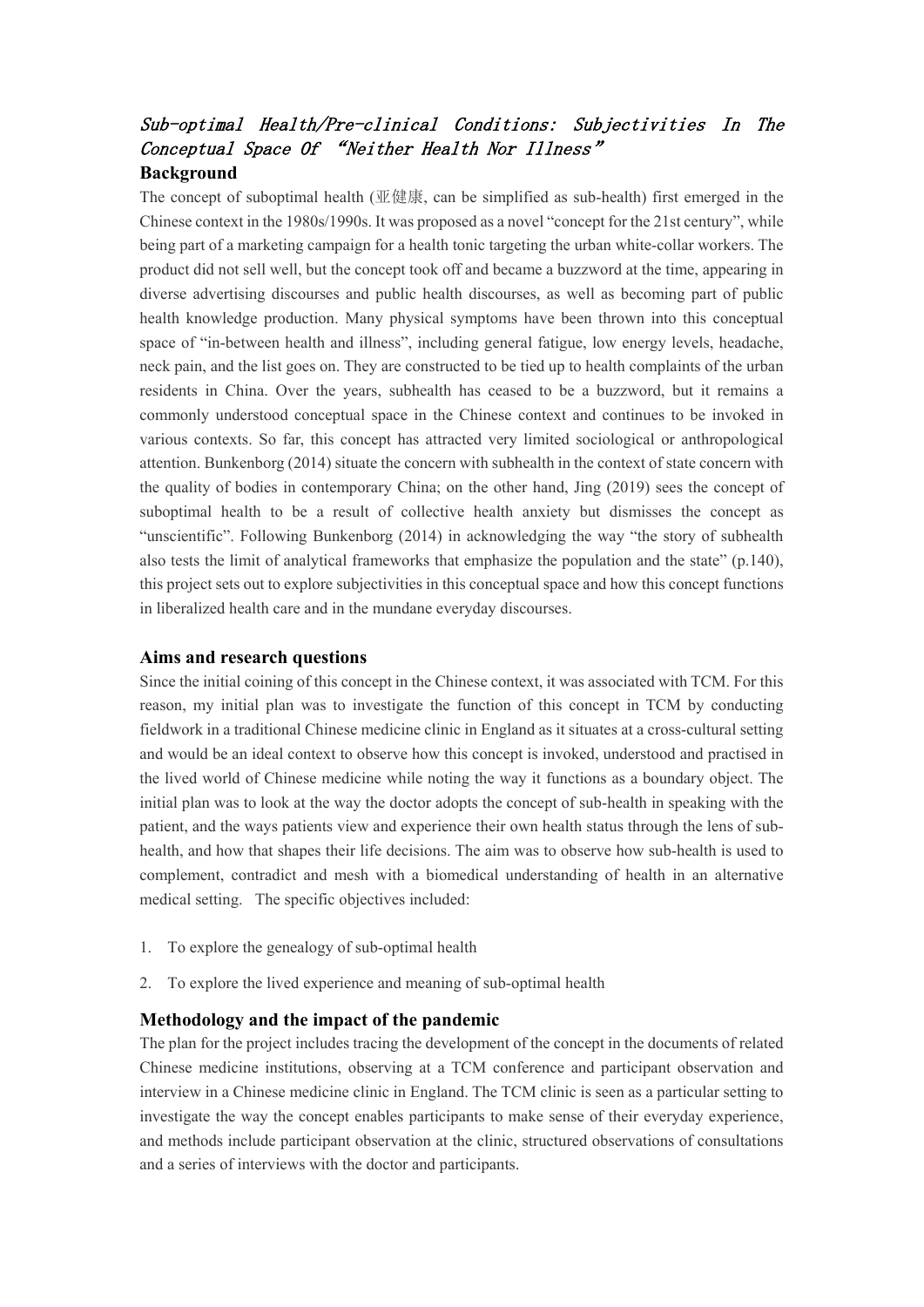I had already observed at a TCM conference and had started my observation at the clinic and had conducted some of my interviews when the pandemic broke out in England and when face to face research had to come to a stop. Due to the pandemic, I had to make a series of adjustments to my research methodology and methods, and made minor changes to the focus of my project accordingly.

# **Revised methodology due to the pandemic**

Since the onset of the project, the methodology is a combination of genealogy and ethnography. Due to the pandemic, the ethnography at the TCM clinic had to go through a transition into digital ethnography, with some online interviews with Chinese people. This is partly because of the need to half ethnographic fieldwork at the clinic and coincides with my initial finding after conducting my observation at the clinic and interviewing the clinic visitors that this concept plays a very marginal role in the clinic. To locate the sphere where it is more commonly invoked, I turned to Chinese social media, most specifically, Weibo. Therefore, due to both practicality and idea development, I reconsidered my project as multi-sited and partially virtual, drawing on formulations of multi-sited ethnography (Marcus, 1995 & 2012) and virtual ethnography (Hine, 2011 & 2020). After passing the ethical modification, I searched the keyword "亚健康(subhealth)" on the platform of Weibo on a daily basis for the time span of over half a year and made notes about the posts I see, while collecting the posts and compiling them. In this way, I got to encounter the concept in its natural field to see it unfold in time and the vast backdrop of the internet. It also helped me with "finding out how sense is made out of the ineffable" and in turn, help me "carve out arbitrary field sites" on Weibo (Hine, 2011). I did eventually change the daily basis to less frequently and used a web crawling tool to help me collect posts.

My aims and objectives largely remain the same but my site of ethnography became broadened and reconceived, and my effort to trace the concept of subhealth went beyond the TCM clinic.

#### **Progress to date**

1. Collected different documentary data and mapped the genealogy of the concept

2. Conducted fieldwork and interviews around the clinic until March 2020 and had to stop due to the pandemic

3. Conducted digital ethnography on Weibo and interviewed Chinese people on their experiences of suboptimal health

## **Findings from preliminary analysis**

Firstly, in terms of the genealogy of the concept, I examined the knowledge production of subhealth and its entanglement with commercial imperatives and sees the role of the professional project of TCM in shaping the contemporary understanding of the concept. At the clinic where I did my fieldwork, the doctor sometimes equated subhealth with "pre-clinical condition" for a more biomedical touch. At the same time, current knowledge production on subhealth in the field of TCM research highlights Traditional Chinese Medicine's historical lineage in "treating diseases before it takes place" (治未病) and constantly conflates the two terms. The concept seems to play a mediating role between a holistic view of the body and a biomedical view.

After starting my digital ethnography, I looked at digital subjectivities captured in the conceptual space of subhealth and looked at new entanglements of the concept with the young in the